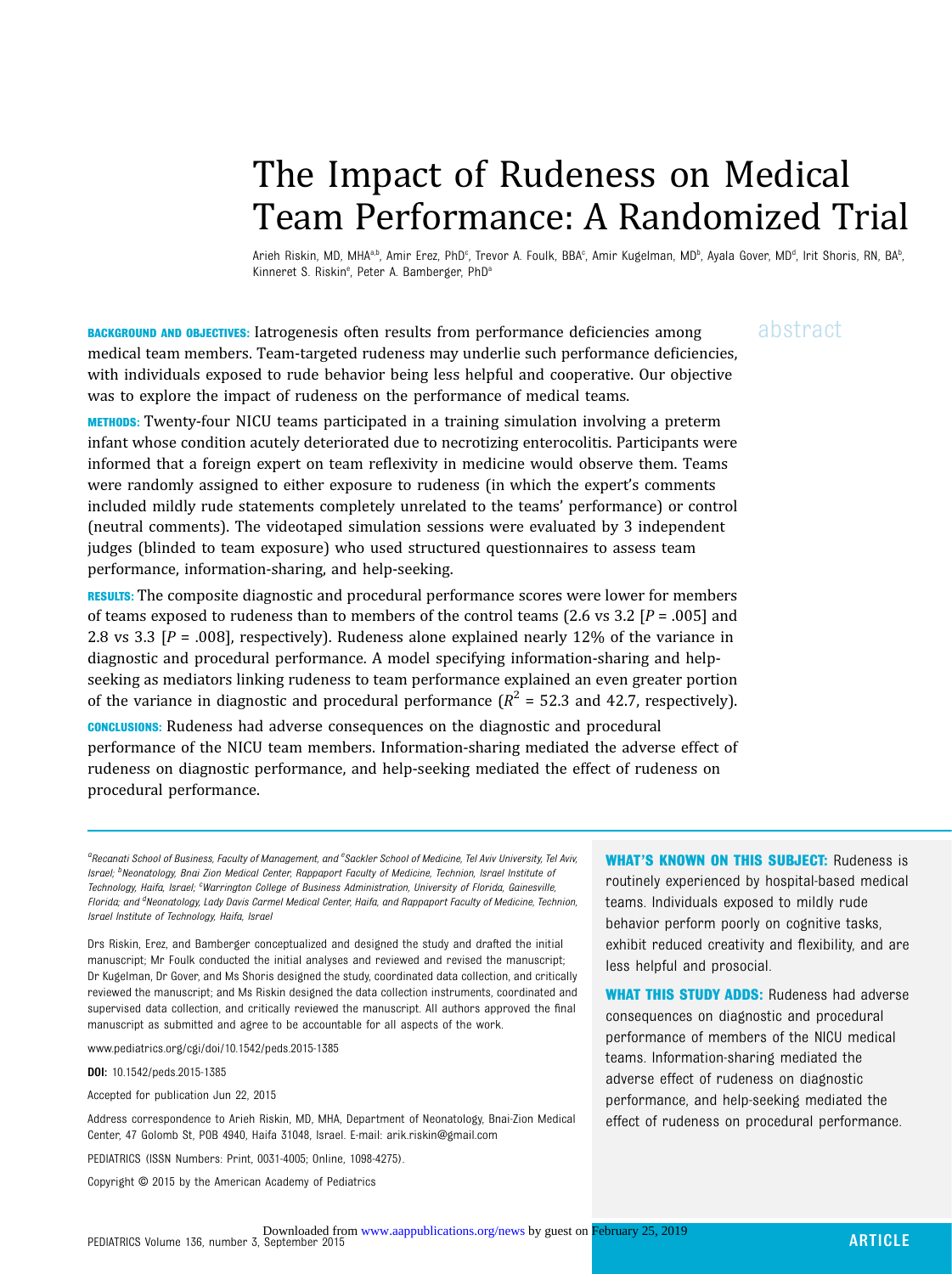Iatrogenesis refers to an adverse patient condition associated with medical treatment.<sup>1</sup> Iatrogenic events include diagnostic error or delay, dosing and procedural errors, and failure to identify and respond to diagnostic or treatment errors in a timely manner.1–<sup>4</sup> In nearly 4% of hospitalizations, the treatment itself causes morbidity, with one-half of these events being preventable and 14% resulting in death.5,6 Studies suggest that the rate of iatrogenic events among hospitalized pediatric patients is substantially higher, and that the critically ill, such as those hospitalized in NICUs, are at particular risk.2,3,7,8 Although research has tended to focus primarily on patientrelated factors (eg, age, weight), $1,8-11$ studies suggest that practitioner stressors may also heighten iatrogenic risk.12–<sup>14</sup>

One such stressor may be rudeness, a relatively mild form of interpersonal aggression or incivility. At least 1 study<sup>3</sup> speculated that such subtle contextual stressors may be linked to iatrogenic events by affecting medical professionals' cognitive processing (at the individual level) and communication processes (at the team level).3 However, to date, there is no empirical evidence to support such claims. Studies estimate that 98% of employees experience incivility, with 50% experiencing these behaviors at least weekly.15 Customers, clients, and patients serve as the primary perpetrators of incivility,16,17 particularly in high-intensity, serviceoriented organizations such as hospitals.12,18,19 Scholars have distinguished among 3 main types of rudeness encountered by medical practitioners based on the rudeness source,19 namely hierarchical rudeness (enacted by an authority [eg, department head, charge nurse]), peer rudeness (enacted by a member of the medical team), and client rudeness (enacted by patients or someone associated with them). However, psychologists have shown that the

rudeness source fails to moderate its deleterious effects on performance.20,21

Using a simulation-based experiment, we explored the impact of rudeness on the performance of NICU team members. Our hypothesis was that interrelating processes essential for collaboration are adversely affected when medical professionals are victims of others' rudeness, thus impairing members' diagnostic and procedural performance and heightening iatrogenic risk.

# **METHODS**

#### Study Design

This study was a randomized, doubleblind trial. It was approved by the institutional review board of Tel Aviv University.

#### **Participants**

Seventy-two NICU professionals organized in teams (each comprised 1 physician and 2 nurses from the same unit) were recruited from 4 Israeli hospitals. Ages ranged from 25 to 60 years, with a mean age of  $37.2 \pm 7.5$ years (median: 35.0 years; interquartile range: 31.5–41.0). Participants had a mean occupational tenure of  $10.6 \pm 8.6$  years and a mean tenure of 7.7  $\pm$  7.3 years in their current NICU. All participants provided a priori written informed consent for this simulation-based study on behavioral impacts on NICU teams' performance, and all participants were debriefed upon the study's conclusion.

# Randomization

To ensure that team knowledge, skills, and abilities, as well as other performance-shaping factors (eg stress, fatigue), were distributed equally across conditions, 2 randomization methods were applied. First, participants were randomly assigned to teams at the same time and shift of the day based on availability in the NICU. Second,

teams were randomly assigned to the control or the incivility condition. Such randomization procedures are common in social science research in general and incivility research in particular.20,21 Randomization was stratified according to unit and hospital and was based on a sample size calculation of 10 to 11 teams per condition. Randomization was performed by a research assistant. Both the experimenter and the participants were blinded to the condition assignment. Thirty-nine participants were in the rudeness exposure group and 33 were in the control group. Demographic composition of the group did not vary significantly across conditions.

# Procedure

Participants were invited to take part in a 1-hour simulation using a medical mannequin in their own NICU to be followed by a workshop on team reflexivity. This workshop was a collective activity in which team members reviewed their work and developed ideas for performance improvement<sup>22</sup>; it was led by the experimenter, himself a NICU physician. The experimenter informed participants that he was working with a visiting head of a US ICU who is also a leading expert on team reflexivity. The experimenter then showed the participants a short video in which a confederate playing the role of the expert explained what team reflexivity is and how it may be used to enhance team performance.

After consenting to participate in the study and being observed by the visiting expert via a live Webcam, the experimenter told participants that before starting, the visitor would like to greet them. The experimenter then dialed a fictitious number and played a prerecorded (although ostensibly live) message on the telephone, which served as the first part of the rudeness manipulation. Specifically, the expert told participants that he had already observed a number of groups from other hospitals in Israel,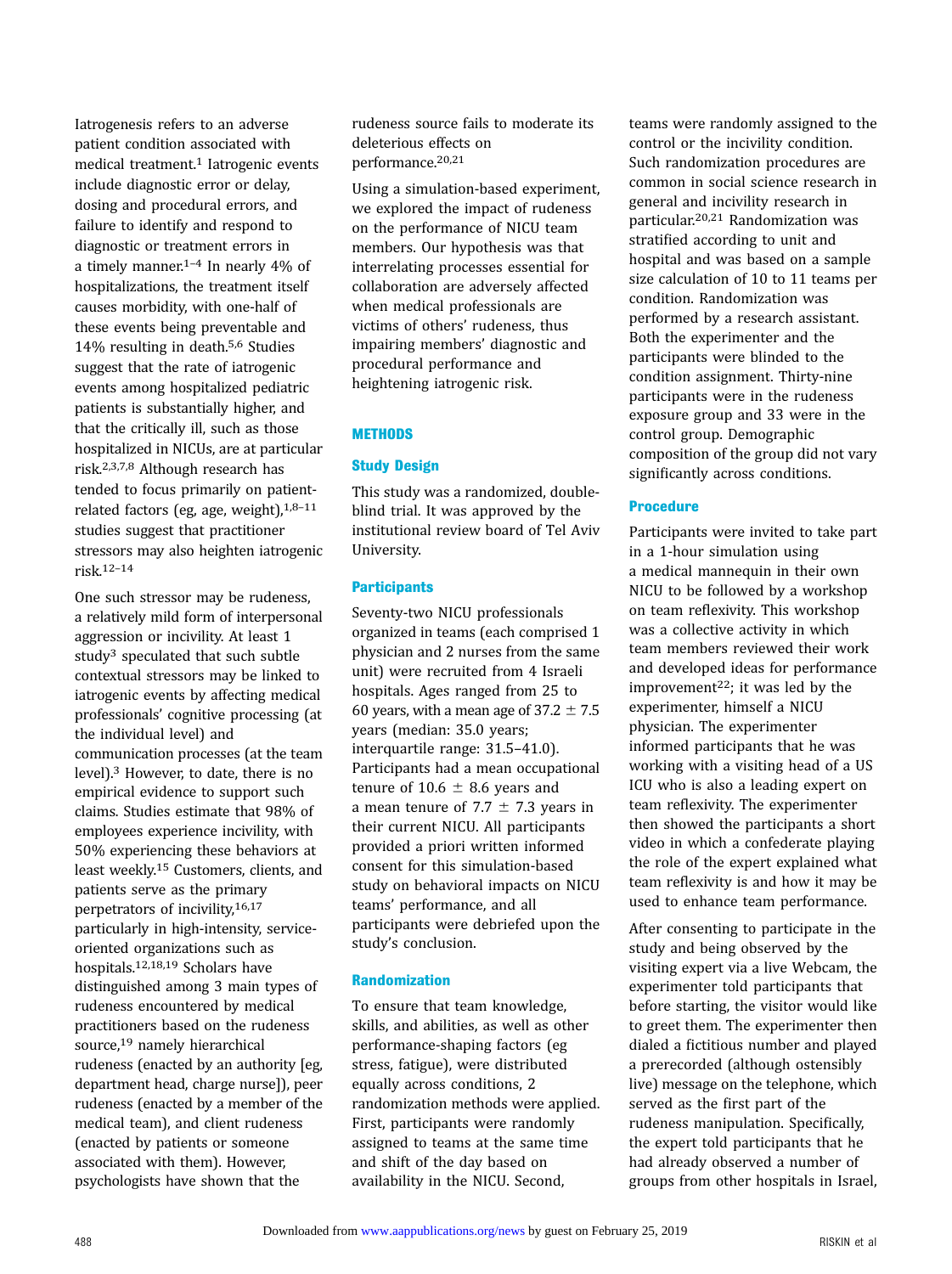and compared with the participants observed elsewhere, he was "not impressed with the quality of medicine in Israel." This manipulation was designed to be similar to 1 previously tested among students in a psychology laboratory20 and was specifically scripted to avoid making any reference to the participants' competence or performance. In the control condition, the expert mentioned that he had observed other professionals but did not insult the broader group to which the participants likely identify (ie, Israeli medical professionals). After listening to the message, participants proceeded to the actual simulation (described in the following text). Each participant then received a separate packet containing information regarding initial symptoms and medical history. Participants were given 10 minutes to work on the first part of the scenario.

After 10 minutes, participants were asked to stop, and the experimenter contacted the expert a second time to see if he had any comments thus far. This interaction with the expert served as the second and final component of the rudeness manipulation. Again following a script written to avoid any reference to the performance of the target team in the rudeness condition, the visiting expert commented that while he liked some of what he observed during his visit, medical staff like those observed in Israel "wouldn't last a week" in his department. He added that while he hoped participants could improve and learn more from the workshop, he also hoped that he would not get sick while in Israel. In contrast, the expert simply commented to the control group that he hoped participants could improve and learn more from the workshop. After listening to this second message, participants were given 10 to 15 minutes to continue their treatment of the infant. Physicians were asked to submit a written diagnosis and recommend a course of treatment. Nurses were also asked to submit

their diagnosis and then execute the orders given by the physician. The team then continued to the second phase of the simulation. Participants received additional patient-related information and continued to provide treatment for another 10 minutes, at which point the experimenter ended the simulation and initiated the team reflexivity exercise.

#### Simulation Task

The simulation involved a neonate mannequin in an incubator connected to standard NICU monitors. Participants were faced with a preterm (28-week) infant who at 23 days had developed rapidly progressing necrotizing enterocolitis (NEC). In the first phase of the simulation, participants were required to: (1) identify the acute deterioration in the infant's condition, initially expressed as multiple apneas and bradycardias; (2) identify that the infant was in respiratory failure and shock, and respond promptly by providing the appropriate resuscitative (ventilation) and supportive (intravenous fluids and initiation of antibiotics) treatments; and (3) diagnose the neonate's underlying morbidity (sepsis and/or NEC). In the second phase in which the neonate's condition further deteriorated due to cardiac tamponade stemming from a leaking central line, the participants faced both diagnostic (ie, rule out intestinal perforation and identify cardiac tamponade as the cause for deterioration) and procedural (resuscitation and pericardiocentesis) challenges.

#### Measures

Three independent NICU staff (2 senior physicians and 1 experienced nurse), blinded to the experimental intervention, reviewed participants' written documentation (ie, diagnosis, orders) and watched the recorded simulations (edited to protect participants' identity). Videorecordings and other materials from all the simulations were

presented to all judges in the same order, with this order determined randomly. Using a 5-point scale (1 = failed to  $5 =$  excellent), judges rated participants' individual performance along items relating to 4 parameters: diagnostic performance, procedural performance, information-sharing, and help-seeking. Descriptors and examples of indicative behaviors were presented to the judges before applying their ratings to enhance interrater reliability.

Diagnostic performance was measured by using 9 items: diagnosed respiratory distress, diagnosed shock, suspected infection, diagnosed NEC, general diagnostic skills stage 1, diagnosed deterioration, suspected perforation of bowel, diagnosed cardiac tamponade, and general diagnostic skills stage 2.

Procedural performance was also measured by using 9 items: performed resuscitation well, ventilated well, verified place of tube well, asked for the right laboratory tests, asked for the right radiographs, gave the right resuscitation medications, stopped percutaneous central line infusion on time, prepared and performed pericardiocentesis, and general technical skills.

Information-sharing was measured with a single item<sup>23</sup>; namely, "Participant #\_ shared quality information vital for treatment in a timely manner."

Help-seeking was measured with a single item24; namely, "Participant #\_ appeared comfortable seeking help from his/her teammates when needed."

#### Manipulation Check

Analysis of variance with rudeness condition as the independent variable and perceived rudeness (assessed on the basis of a 4-item measure validated in previous research<sup>20,21,25</sup> and with  $\alpha$  = .93) as the dependent variable indicated that participants rated the confederate as significantly  $(F_{[1,70]} = 93.76, P < .01)$  more rude in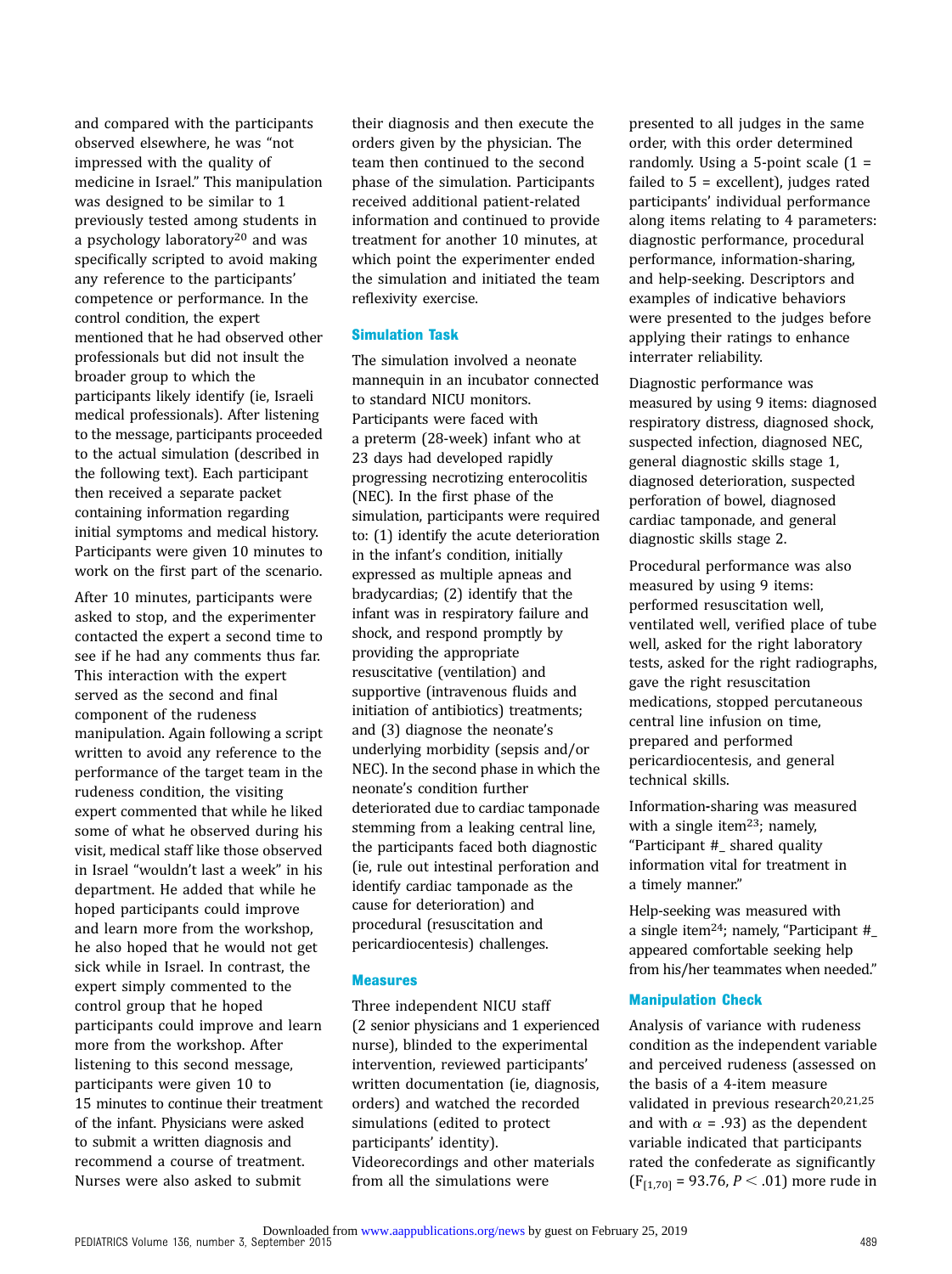the rudeness condition  $(3.24 \pm 1.14)$ than in the control condition (1.21  $\pm$ 0.43). This finding confirmed that the rudeness manipulation was effective.

### Statistical Analysis

All analyses were conducted by using SPSS version 19.2 (IBM SPSS Statistics, IBM Corporation, Armonk, NY) unless otherwise indicated. Because each participant's performance was rated by 3 judges, reliability (the relative consistency among raters) was assessed by calculating intraclass correlation coefficients (ICC[1]) (R version 2.15.0, The R Foundation for Statistical Computing, Vienna, Austria). An ICC(1)  $\geq$  0.10 indicated that the item could be averaged across judges.26 Comparisons of diagnostic and procedural performance scores in the rudeness and control groups were conducted by using Student's  $t$  test. Statistical significance was set at .05. Cronbach's  $\alpha$  was calculated for all the items included within the diagnostic and procedural performance measures, with  $\alpha \geq .80$  indicating sufficient reliability to aggregate these items into their respective overall diagnostic and procedural performance indices. Multivariate analyses were conducted by using MPlus version 7.2 (Muthén & Muthén, Los Angeles, CA), which is specifically designed to test nested complex path models and assess the degree to which the effect of an exogenous variable on some endogenous variable may operate through an intermediary mechanism (ie, an indirect effect). MPlus achieves this goal by taking team-level variance into account before calculating the direct and indirect effects. Because indirect effects have a skewed distribution, a 2000 iteration resampling approach (Monte Carlo method) was used to estimate indirect effects and their 95% confidence intervals.27

### RESULTS

Table 1 presents the mean, SD, intercorrelation, and ICC(1) values.

| ç<br>Ń                                    |
|-------------------------------------------|
| $\parallel$                               |
| Ē                                         |
|                                           |
|                                           |
| $\ddot{\phantom{0}}$<br>ì<br>Í<br>55<br>Ì |
| ما منگ ام                                 |
|                                           |
| :<br>ء<br>ہ                               |
| $\frac{1}{2}$<br>i                        |
| ì<br>١<br>l                               |
|                                           |
|                                           |
| ś<br>ŀ                                    |

| TABLE 1 Means, SDs, Correlations, and ICC(1)s for Individual-Ley                                                     |      |                | $\overline{\mathbb{P}}$ | Score Variables |                   | 72)<br>$\leq$   |             |                                                                                                        |                |              |      |                          |                 |              |                  |                |                       |     |      |     |               |
|----------------------------------------------------------------------------------------------------------------------|------|----------------|-------------------------|-----------------|-------------------|-----------------|-------------|--------------------------------------------------------------------------------------------------------|----------------|--------------|------|--------------------------|-----------------|--------------|------------------|----------------|-----------------------|-----|------|-----|---------------|
| Variable                                                                                                             | Mean | S <sub>D</sub> |                         | 2               | 2                 | 4               | 5           | မ                                                                                                      | $\overline{ }$ | $\infty$     | တ    | $\supseteq$              | Ξ               | $\mathbf{r}$ | ΣĻ               | $\overline{4}$ | $\overline{9}$<br>5   | 17  | ≌    | ë   | $\Omega$      |
| 1. Diagnosed respiratory distress                                                                                    | 3.28 |                | (0.15)                  |                 |                   |                 |             |                                                                                                        |                |              |      |                          |                 |              |                  |                |                       |     |      |     |               |
| 2. Diagnosed shock                                                                                                   | 2.44 | 25             | 0.36                    | (0.15)          |                   |                 |             |                                                                                                        |                |              |      |                          |                 |              |                  |                |                       |     |      |     |               |
| 3. Suspected infection                                                                                               | 3.09 |                | 0.57                    | 0.35            | (0.12)            |                 |             |                                                                                                        |                |              |      |                          |                 |              |                  |                |                       |     |      |     |               |
| 4. Diagnosed NEC                                                                                                     | 2.83 |                | 0.47                    | 0.69            | 0.50              | 0.65            |             |                                                                                                        |                |              |      |                          |                 |              |                  |                |                       |     |      |     |               |
| 5. Good general diagnostic skills (1)                                                                                | 3.06 |                | 0.76                    | <b>D.60</b>     | 0.68              | 577             | 0.23        |                                                                                                        |                |              |      |                          |                 |              |                  |                |                       |     |      |     |               |
| 6. Diagnosed deterioration                                                                                           | 3.77 | 0.86           | 0.35                    | 0.51            | 0.35              | 0.40            | 0.55        | (17)                                                                                                   |                |              |      |                          |                 |              |                  |                |                       |     |      |     |               |
| 7. Suspected perforation of bowel                                                                                    | 2.24 |                | 0.35                    | 0.39            | 0.38              | 0.57            | 0.49        | 0.40                                                                                                   | 0.57           |              |      |                          |                 |              |                  |                |                       |     |      |     |               |
| 8. Diagnosed cardiac tamponade                                                                                       | 2.62 | 1.44           | 0.57                    | 0.26            | 0.46              | 51              | 0.49        | 747                                                                                                    | 0.39           | 0.78         |      |                          |                 |              |                  |                |                       |     |      |     |               |
| 9. Good general diagnostic skills (2)                                                                                | 2.72 |                | 0.57                    | 0.50            | 0.57              | $\overline{17}$ | 0.75        | <b>3.66</b>                                                                                            | <b>0.55</b>    | 0.84         | 0.35 |                          |                 |              |                  |                |                       |     |      |     |               |
| 10. Performed resuscitation well                                                                                     | 2.74 | 0.83           | 0.03                    | 0.20            | $\overline{0.01}$ | 25              | 0.18        | 37                                                                                                     | 0.29           | 0.27<br>0.43 | 0.30 | $\overline{46}$          |                 |              |                  |                |                       |     |      |     |               |
| 11. Ventilated well                                                                                                  | 3.20 | 0.89           | 0.63                    | 0.27            | 0.53              | 3.55            | 0.63        | 0.57                                                                                                   | 0.36           |              | 0.52 | $\approx$                | 63)             |              |                  |                |                       |     |      |     |               |
| 12. Verified place of tube well                                                                                      | 3.17 | 0.91           | 0.48                    | 0.34            | 0.52              | 38              | 0.66        | 0.46                                                                                                   | 0.25           | 137<br>161   | 0.49 | 22                       | 53              | 23           |                  |                |                       |     |      |     |               |
| 13. Asked for right radiograph                                                                                       | 3.12 | 1.38           | 0.42                    | 0.29            | 0.52              | 0.49            | 0.55        | 0.59                                                                                                   | 0.57           |              | .71  | 29                       | $\overline{51}$ | 51           | 34)              |                |                       |     |      |     |               |
| 14. Asked for the right laboratory tests                                                                             | 3.48 | 0.95           | 64                      | 0.43            | 0.52              | 9.49            | 0.57        | 0.46                                                                                                   | 0.48           | 0.46         | 0.53 | $\overline{24}$          | $\ddot{a}$      | 50           | 54               | 24)            |                       |     |      |     |               |
| 15. Gave right resuscitation medications                                                                             | 3.35 | 0.98           | 0.28                    | 0.29            | $\frac{40}{5}$    | <b>525</b>      | 0.40        | 0.52                                                                                                   | 0.51           | 0.34         | 0.46 | 42                       |                 | 29           | 27<br>56         |                | <u>ີດ</u>             |     |      |     |               |
| 16. Stopped percutaneous central line on time                                                                        | 2.64 | 1.42           | $\overline{11}$         | 0.15            | 0.2C              | 22              | 22          | 0.22                                                                                                   | 0.14           | 0.48         | 0.46 | 23                       | $28$ $75$       | 22           | 50               |                | $\overline{46}$<br>42 |     |      |     |               |
| 17. Prepared and performed pericardiocentesis                                                                        | 2.47 | 1.48           | 0.57                    | 0.34            | <b>SST</b>        | <b>J.56</b>     | 147         | 141                                                                                                    | 0.36           | 0.78         | 0.76 | $\overline{\mathcal{E}}$ |                 | 24           | 44<br>73         | $\frac{8}{3}$  | 45                    | G3) |      |     |               |
| 18. Good general technical skills                                                                                    | 2.87 |                | 0.49                    | 0.29            | 3.42              | 1.51            | <b>D.59</b> | ج                                                                                                      | 0.48           | 0.75         | 0.82 | 51                       | S               | 4            | 45<br>ස          | 3              | 52                    | 77  | (47) |     |               |
| 19. Information-sharing                                                                                              | 3.28 | 0.85           | 0.57                    | 0.38            | 0.47              | 0.45            | 0.60        | 0.69                                                                                                   | 0.43           | 0.49         | 0.68 | 52                       | 52              | 82           | 59<br>$\ddot{t}$ | $\pm$          | $\overline{1}$        | 45  | ß5   | 25) |               |
| 20. Asked for help                                                                                                   | 3.66 | 0.68           | 0.43                    | 0.45            | 0.58              | 0.43            | 0.60        | 0.58                                                                                                   | 0.57           | 0.38         | 0.56 | 으                        | 엎               | 乧            | جة<br>없          | 54             | $\overline{4}$        | 42  | 멂    | 73  | $\frac{1}{2}$ |
| Correlations >0.23 are significant at the $P \lt 0.05$ level. Correlations >0.30 are significant at the $P \lt 0.50$ |      |                |                         |                 |                   |                 |             | .02 level. ICC(1) values for each variable in the study are reported in parentheses along the diagonal |                |              |      |                          |                 |              |                  |                |                       |     |      |     |               |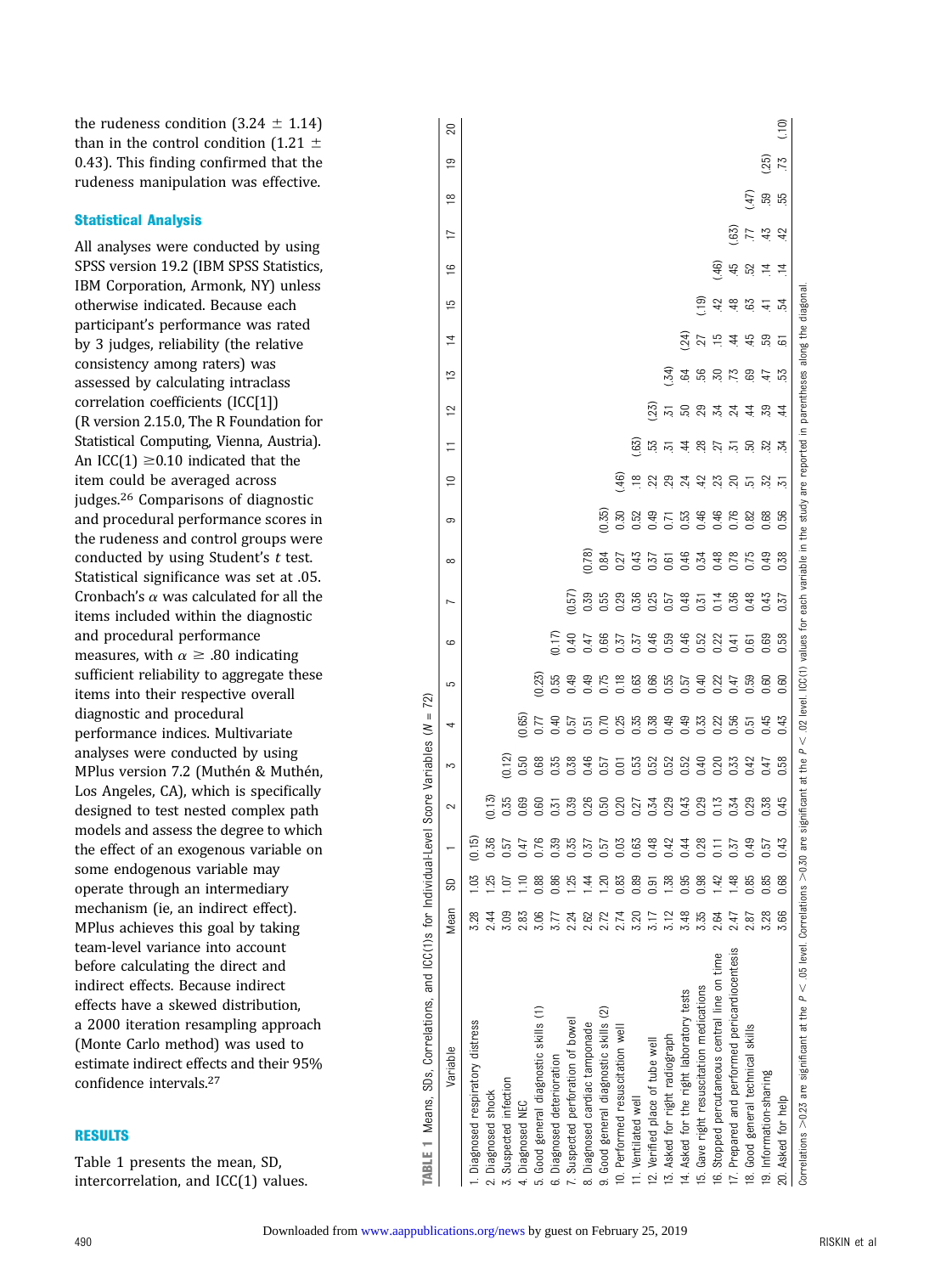ICCs indicated mostly moderate to high interrater reliability, thus supporting aggregation of information-sharing and help-seeking to the team level.

Tables 2 and 3 report results of the mean comparisons between the control and rudeness groups for the diagnostic and procedural performance measures. As shown, the majority of the individual performance items were negatively affected by rudeness. Furthermore, overall diagnostic ( $\alpha$  = .90, ICC = 0.19) and procedural ( $\alpha$  = .83, ICC = 0.35) performances were both negatively affected by exposure to rudeness. In addition, a multivariate analysis of variance comparison of means (multivariate  $F_{[2,69]} = 4.62$ ,  $P = .013$ ,  $\eta^2$  = 0.118) suggested that a model with rudeness predicting the 2 performance measures simultaneously was significant and explained ∼12% of the variance in medical performance. Other factors (eg, age, gender, hierarchical status, level of expertise, tenure of participants) were not significantly different between the teams and could not explain the differences in medical performance (data not shown).

We next explored the mediating processes through which rudeness was expected to influence performance (Fig 1, Table 4). The relationship of rudeness to both team informationsharing and help-seeking was negative (estimate =  $-0.51$  [ $P < .01$ ] and  $-0.38$ 

 $[P < .05]$ , respectively) and significant, suggesting that rudeness negatively influenced these collaborative processes. Information-sharing had a significant positive relationship with diagnostic performance (estimate = 0.47;  $P < .01$ ) but not with procedural performance, and help-seeking had a significant positive relationship with procedural performance (estimate = 0.41;  $P < .01$ ) but not diagnostic performance.

Neither the 95% confidence interval for the indirect effect of rudeness on diagnostic performance mediated by information-sharing ([–0.49 to –0.05]) nor the indirect effect of rudeness on procedural performance mediated by help-seeking ([–0.36 to –0.02]) contained a zero, further supporting the hypothesized relationships presented in Fig 1. It thus seems that rudeness reduced information-sharing among the physician and the 2 nurses, which, in turn, harmed their diagnostic performance. Similarly, rudeness reduced helping among the team members, which, in turn, explained the reduction in their procedural performance. The estimated model explained substantial variance in diagnostic performance  $(R^2 = 52.3)$ , as well as in procedural performance  $(R^{2} = 42.7)$ . We also estimated a model including only rudeness and found that it alone explained 10.0% of the variance in diagnostic performance and 11.2% of the variance in procedural performance.

#### **TABLE 2** Comparison of Mean Diagnostic Performance Variables  $(N = 72)$

| Variable                       | Control Group<br>$(n = 33)$ |      | Rudeness<br>Group $(n = 39)$ |      | $t$ Test  | $P$ (One-Tailed) |
|--------------------------------|-----------------------------|------|------------------------------|------|-----------|------------------|
|                                | Mean                        | SD   | Mean                         | SD   |           |                  |
| Diagnosed respiratory distress | 3.39                        | 1.07 | 3.20                         | 1.00 | 0.772     | .2215            |
| Diagnosed shock                | 2.88                        | 1.32 | 2.08                         | 1.08 | $2.836**$ | .003             |
| Suspected infection            | 3.13                        | 1.01 | 3.06                         | 1.13 | 0.272     | .3935            |
| Diagnosed NEC                  | 3.08                        | 1.23 | 2.62                         | 0.95 | $1.76*$   | .0415            |
| Good stage 1 diagnostic skills | 3.22                        | 0.99 | 2.91                         | 0.75 | 1.498     | .0695            |
| Diagnosed deterioration        | 4.05                        | 0.75 | 3.54                         | 0.89 | $2.562**$ | .0065            |
| Suspected perforation of bowel | 2.60                        | 1.47 | 1.94                         | 0.96 | $2.297*$  | .0125            |
| Diagnosed cardiac tamponade    | 3.18                        | 1.30 | 2.15                         | 1.40 | $3.214**$ | .001             |
| Good stage 2 diagnostic skills | 3.13                        | 1.21 | 2.35                         | 1.07 | $2.881**$ | .0025            |
| Overall diagnostic             | 3.18                        | 0.92 | 2.65                         | 0.69 | $2.796**$ | .00035           |

 $*P < .05$ ,  $*P < .01$ .

**DISCUSSION** 

Despite some modest improvements in patient safety since the publication of the Institute of Medicine's 1999 report To Err Is Human, major disparities remain between patient safety objectives and achievements.28–<sup>31</sup> For example, recent studies estimate that patients are exposed to at least 1 medication error per day4,32 and report numerous cases of retained surgical items.4,33 We suspect that 1 major reason for this gap is because many of the improvements were directed at refining systems and technologies11,14 while neglecting human/relational factors.4,34

Our results highlight the potential role of human interaction in iatrogenic events, indicating that occurrence of even a mild rudeness can have adverse consequences on the diagnostic and procedural performance of NICU team members. Indeed, many of the ratings received by members of the rudeness group were between 2 (poor) and 3 (moderate) (Tables 2 and 3), suggesting that the judges saw evidence of potentially harmful practice. Moreover, they show that even the mild incivility common in medical practice can have profound, if not devastating, effects on patient care.

But what underlies the impact of mild incivility on potentially risky medical practice? Psychologists have found rudeness to interfere with working memory; that is, the "workbench" of the cognitive system where most planning, analyses, and management of goals occurs.35 Thus, rudeness exposure can adversely affect the cognitive functions required for effective diagnostic and medical procedural performance. However, results from the mediation analyses indicate that aside from any effects that rudeness may have on individual cognitive processing, rudeness exposure may also weaken the very collaborative processes (informationsharing and help-seeking)<sup>36,37</sup> that might otherwise allow teams to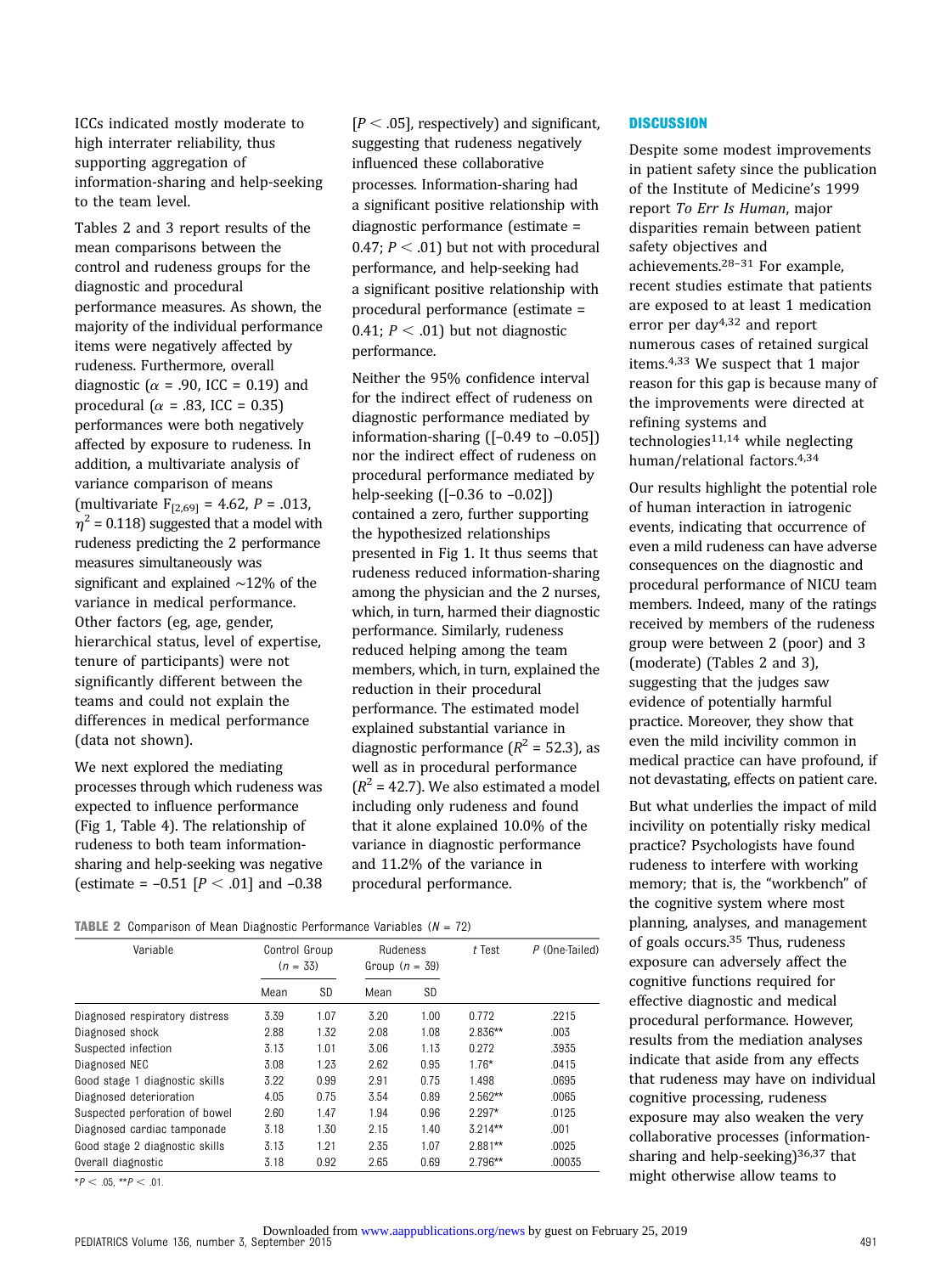**TABLE 3** Comparison of Mean Procedural Performance Variables  $(N = 72)$ 

| Variable                                  | Control<br>Group<br>$(n = 33)$ |           | <b>Rudeness</b><br>Group<br>$(n = 39)$ |      | $t$ Test   | $P$ (One-Tailed) |
|-------------------------------------------|--------------------------------|-----------|----------------------------------------|------|------------|------------------|
|                                           | Mean                           | <b>SD</b> | Mean                                   | SD   |            |                  |
| Performed resuscitation well              | 3.05                           | 0.84      | 2.49                                   | 0.73 | $3.00**$   | .002             |
| Ventilated well                           | 3.43                           | 0.94      | 3.01                                   | 0.81 | $2.029**$  | .0023            |
| Verified place of tube well               | 3.56                           | 0.88      | 2.85                                   | 0.82 | $3.492**$  | .0005            |
| Asked for right radiographs               | 3.29                           | 1.23      | 2.96                                   | 1.50 | 0.994      | .162             |
| Asked for right laboratory tests          | 3.78                           | 0.89      | 3.24                                   | 0.94 | $2.382*$   | .01              |
| Gave right resuscitation medications      | 3.55                           | 0.81      | 3.17                                   | 1.08 | 1.639      | .053             |
| Stopped percutaneous central line on time | 2.95                           | 1.35      | 2.36                                   | 1.44 | $1.764*$   | .041             |
| Prepared and performed pericardiocentesis | 2.71                           | 1.55      | 2.24                                   | 1.39 | 1.301      | .099             |
| Good general technical skills             | 3.17                           | 0.88      | 2.61                                   | 0.73 | $2.869**$  | .0025            |
| Overall procedural                        | 3.26                           | 0.72      | 2.77                                   | 0.67 | $2.974***$ | .0002            |

 $*P < .05, **P < .01.$ 

compensate for the diminished performance of 1 or more of their members.4,34

Overall, we found rudeness explained 52% of the variance in diagnostic performance and 43% of the variance in procedural performance. In comparison, recent meta-analyses found that structural factors such as the presence/absence of computerized order entry systems explained just 12.5% of the variance in medication error38 and chronic sleep loss explained just 23% of the variance in physician clinical performance.39 We concluded from these findings that greater attention should be paid to dayto-day social interaction as a critical

risk factor for iatrogenesis, and that in taking steps to enhance patient safety, policy makers should begin to consider the role played by the subtle and seemingly benign verbal aggression to which medical professionals are subjected on a routine basis.<sup>18,19</sup>

Nevertheless, our findings may reflect just the tip of the iceberg of the deleterious effects of incivility that runs rampant in health care organizations.19 Although our manipulation came from an external source, was very short in duration, and not target-specific, its impact was notable with regard to both diagnostic and procedural performance. It is possible that impaired performance

may be even greater if the source of rudeness is a medical colleague rather than a visiting outsider; if the intensity, length, and frequency of rudeness are greater; and if the rudeness is specifically directed at the target. Further research to investigate such variations in rudeness is needed. In addition, although we found no evidence of individual differences (eg, age, gender) influencing participants' susceptibility to the performance effects of rudeness, further research in this area is also needed.

Our findings also reflect an important advance in understanding how rudeness exerts its toll. We have moved from simply confirming what many physicians already implicitly understand regarding the adverse performance-related effects of rudeness to unraveling just how these effects operate. In this regard, the results of our mediation analyses make intuitive sense in that one would expect diagnostic performance (a very cognitive process requiring information exchange) to be susceptible to the effects of rudeness on informationsharing among team members. Similarly, given the central role of technical proficiency in procedural performance, it makes sense that helpseeking, which is a primary means by



#### FIGURE 1

Path model of the effect of rudeness on performance, mediated by information-sharing and help-seeking. Numbers denote standardized coefficients for the mediation path shown by the arrow. The relationship between information-sharing and help-seeking was 0.37.\* The relationships between information-sharing and procedural performance and between help-seeking and diagnostic performance were not significant. \* $P < .05$ , \*\* $P < .01$ .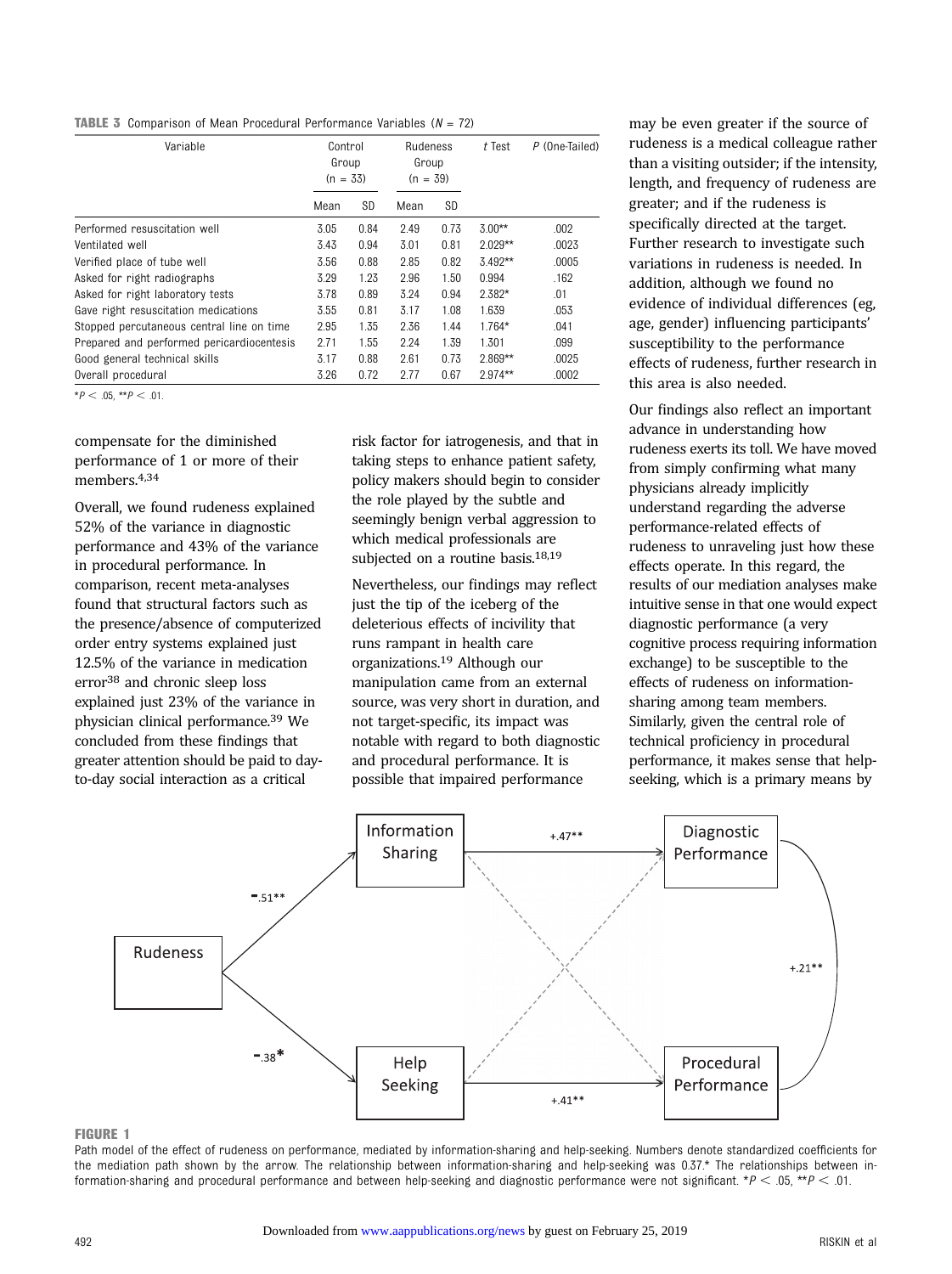**TABLE 4** Standardized Coefficients for Mediation Model ( $N = 72$ )

| Variable                         |            | Information-Sharing |          | Help-Seeking       |          | Diagnostic Performance |           | Procedural Performance |
|----------------------------------|------------|---------------------|----------|--------------------|----------|------------------------|-----------|------------------------|
|                                  | Estimate   | 95% CI              | Estimate | 95% CI             | Estimate | 95% CI                 | Estimate  | 95% CI                 |
| Rudeness                         | $-0.51***$ | $-0.87$ to $-0.15$  | $-0.38*$ | $-0.70$ to $-0.08$ | $-0.17$  | $-0.46$ to $0.10$      | $-0.22$   | $-0.50$ to 0.23        |
| Information-sharing (mediator 1) |            |                     |          |                    | $0.47**$ | $0.20$ to $0.72$       | 0.21      | $-0.21$ to 0.55        |
| Help-seeking (mediator 2)        |            |                     |          |                    | 0.32     | $-0.03$ to 0.64        | $0.41***$ | 0.05 to 0.85           |

 $*P < .05, **P < .01.$ 

which individuals achieve mastery, serves as a primary linking mechanism.

More research is needed to gain a better understanding of the efficacy of interventions aimed at reducing the threat posed to patient care by rudeness directed at medical personnel. In particular, research is needed on the prevalence and source of such events. To the extent that such events stem largely from the behavior of colleagues toward one another, training and administrative interventions might be adopted to increase awareness of the risks associated with such behavior, and shift the behavioral norms underpinning such behavior. To the extent that such events are more externally driven (ie, patient- or family-based), interventions aimed at enhancing caregiver resilience should be examined.

Our study has several limitations. First, given the simulation-based study design, external validity may be questioned. Nevertheless, hospital-based research on incivility and its consequences19,40–<sup>43</sup> suggests that our findings are consistent with the "real world" and, if anything, underestimate the magnitude of effects. Moreover,

simulations are becoming more widespread in medicine as an investigative tool.44,45 Second, because the study was conducted in only 4 hospitals in 1 country, further research is required to assess the broad-scale generalizability of our findings. Third, despite evidence that the impact of rudeness is not conditioned according to source, $20,21$  our findings may not be generalizable to rudeness stemming from other, nonauthority sources.

#### **CONCLUSIONS**

Although the rude behaviors regularly experienced by medical practitioners can seem benign, our findings indicate that they may result in iatrogenesis, with potentially devastating outcomes. Not only does rudeness harm the diagnostic and procedural performance of practitioners, it also seems to adversely affect the very collaborative processes that might otherwise allow for teams to compensate for these effects.

#### ACKNOWLEDGMENTS

The authors thank the directors, charge nurses, and members of the participating teams from the NICUs of the following hospitals in Israel (names of directors and charge nurses are listed after the name of each hospital): Bnai Zion Medical Center, Haifa: Professor David Bader and Ms Frida Mor; Haemek Medical Center, Afula: Dr Dan Reich, Dr Clary Felszer-Fish, and Ms Ineam Gander; Lady Davis Carmel Medical Center, Haifa: Professor Avi Rotschild and Ms Lior Shaked; and Lis Maternity Hospital, Sorasky Medical Center, Tel Aviv: Professor Shaul Dolberg, Professor Dror Mandel, and Ms Inbal Yarkoni. The authors also thank Professor Dov Eden from Recanati School of Business, Faculty of Management, Tel Aviv University, for his insightful and helpful comments on an earlier version of the manuscript.

#### ABBREVIATIONS

ICC: intraclass correlation coefficient NEC: necrotizing enterocolitis

FINANCIAL DISCLOSURE: The authors have indicated they have no financial relationships relevant to this article to disclose.

FUNDING: Dr Bamberger has received support from the Israel Science Foundation (research grant no. 1217/13) Israel Academy of Science and Humanities for the submitted work.

POTENTIAL CONFLICT OF INTEREST: The authors have indicated they have no potential conflicts of interest to disclose.

#### REFERENCES

- 1. Kugelman A, Inbar-Sanado E, Shinwell ES, et al. Iatrogenesis in neonatal intensive care units: observational and interventional, prospective, multicenter study. Pediatrics. 2008;122(3):550–555
- 2. Gray JE, Suresh G, Ursprung R, et al. Patient misidentification in the neonatal intensive care unit: quantification of risk. Pediatrics. 2006;117(1). Available at: [www.](http://www.pediatrics.org/cgi/content/full/117/1/e43) [pediatrics.org/cgi/content/full/117/1/e43](http://www.pediatrics.org/cgi/content/full/117/1/e43)
- 3. Suresh G, Horbar JD, Plsek P, et al. Voluntary anonymous reporting of medical errors for neonatal intensive care. Pediatrics. 2004;113(6): 1609–1618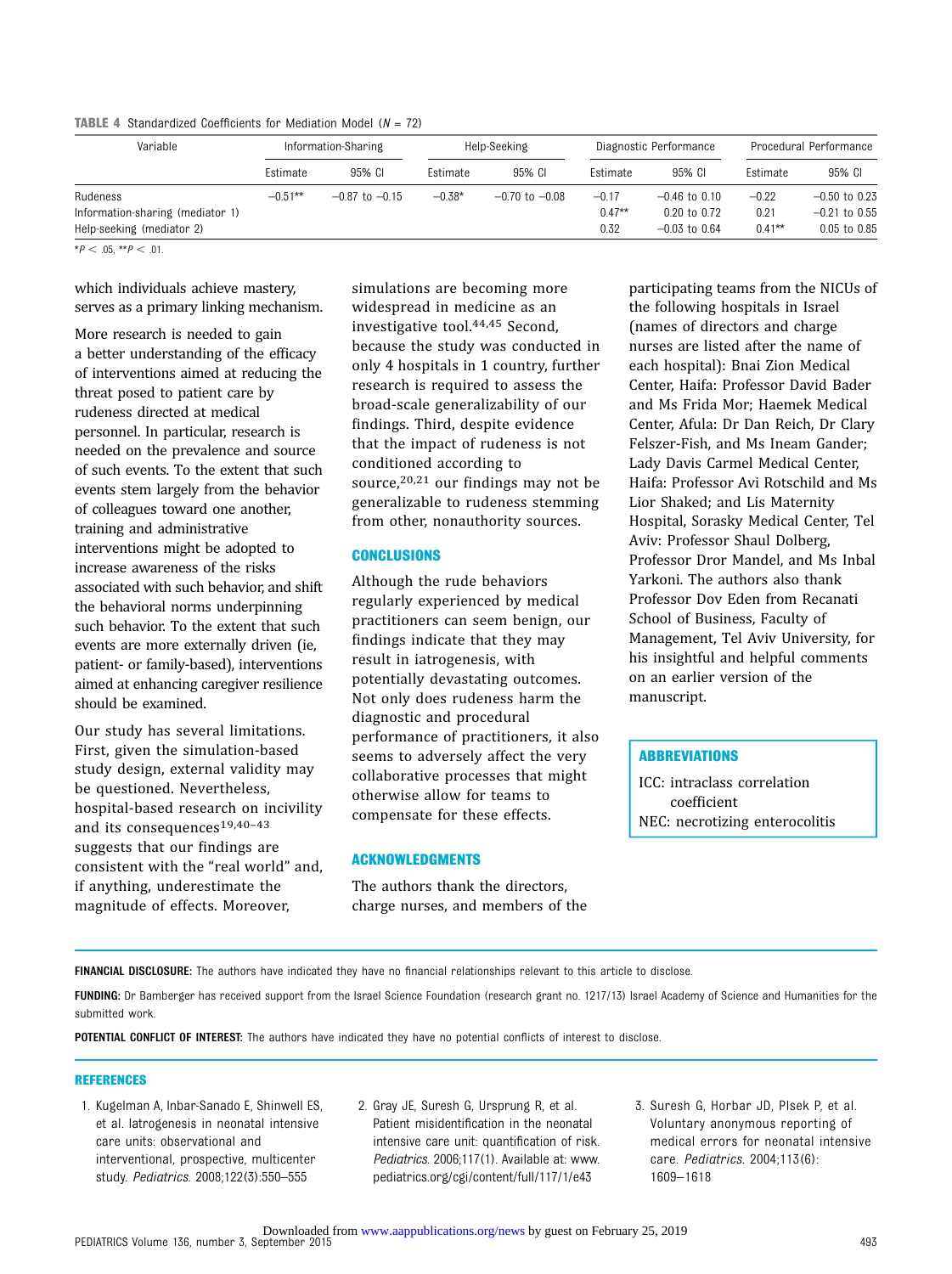- 4. Pham JC, Aswani MS, Rosen M, et al. Reducing medical errors and adverse events. Annu Rev Med. 2012;63: 447–463
- 5. Berwick DM, Leape LL. Reducing errors in medicine. BMJ. 1999;319(7203):136–137
- 6. Brennan TA. The Institute of Medicine report on medical errors—could it do harm? N Engl J Med. 2000;342(15): 1123–1125
- 7. Gray JE, Goldmann DA. Medication errors in the neonatal intensive care unit: special patients, unique issues. Arch Dis Child Fetal Neonatal Ed. 2004;89(6): F472–F473
- 8. Kanter DE, Turenne W, Slonim AD. Hospital-reported medical errors in premature neonates. Pediatr Crit Care Med. 2004;5(2):119–123
- 9. Ligi I, Arnaud F, Jouve E, Tardieu S, Sambuc R, Simeoni U. Iatrogenic events in admitted neonates: a prospective cohort study. Lancet. 2008;371(9610): 404–410
- 10. Sharek PJ, Horbar JD, Mason W, et al. Adverse events in the neonatal intensive care unit: development, testing, and findings of an NICU-focused trigger tool to identify harm in North American NICUs. Pediatrics. 2006;118(4): 1332–1340
- 11. Ligi I, Millet V, Sartor C, et al. Iatrogenic events in neonates: beneficial effects of prevention strategies and continuous monitoring. Pediatrics. 2010;126(6). Available at: [www.pediatrics.org/cgi/](http://www.pediatrics.org/cgi/content/full/126/6/e1461) [content/full/126/6/e1461](http://www.pediatrics.org/cgi/content/full/126/6/e1461)
- 12. Rosenstein AH, O'Daniel M. A survey of the impact of disruptive behaviors and communication defects on patient safety. Jt Comm J Qual Patient Saf. 2008;34(8): 464–471
- 13. Leroyer E, Romieu V, Mediouni Z, Bécour B, Descatha A. Extended-duration hospital shifts, medical errors and patient mortality. Br J Hosp Med (Lond). 2014;75(2):96–101
- 14. Starmer AJ, Spector ND, Srivastava R, et al; I-PASS Study Group. Changes in medical errors after implementation of a handoff program. N Engl J Med. 2014; 371(19):1803–1812
- 15. Porath C, Pearson C. The price of incivility. Harv Bus Rev. 2013;91(1-2): 114–121, 146
- 16. Grandey AA, Dickter DN, Sin H. The customer is not always right: customer aggression and emotion regulation of service employees. J Organ Behav. 2004; 25(3):397–418
- 17. Ringstad R. Conflict in the workplace: social workers as victims and perpetrators. Soc Work. 2005;50(4): 305–313
- 18. Blum LA, Hunt DW, Hanks J, et al. Rude awakenings. Emerg Med Serv. 1995; 24(5):31–34, 73–75, 80–85
- 19. Flin R. Rudeness at work. BMJ. 2010;340: c2480
- 20. Porath CL, Erez A. Does rudeness really matter? The effects of rudeness on task performance and helpfulness. Acad Manage J. 2007;50(5):1181–1197
- 21. Porath CL, Erez A. Overlooked but not untouched: how rudeness reduces onlookers' performance on routine and creative tasks. Organ Behav Hum Decis Process. 2009;109:29–44
- 22. Vashdi DR, Bamberger PA, Erez M. Can surgical teams ever learn? Towards a theory of transitive team learning in action teams. Acad Manage J. 2013;56: 945–971
- 23. Bunderson JS, Sutcliffe KM. Comparing alternative conceptualizations of functional diversity in management teams: process and performance effects. Acad Manage J. 2002;45(5): 875–893
- 24. Geller D, Bamberger PA. The impact of help seeking on individual task performance: the moderating effect of help seekers' logics of action. J Appl Psychol. 2012;97(2):487–497
- 25. Colquitt JA, Conlon DE, Wesson MJ, Porter CO, Ng KY. Justice at the millennium: a meta-analytic review of 25 years of organizational justice research. J Appl Psychol. 2001;86(3): 425–445
- 26. Bliese PD. Within-group agreement, nonindependence, and reliability. In: Klein K, Kozlowski S, eds. Multi-Level Theory, Research, and Methods in Organizations. San Francisco, CA: Jossey-Bass; 2000: 349–381
- 27. Preacher KJ, Zyphur MJ, Zhang Z. A general multilevel SEM framework for assessing multilevel mediation. Psychol Methods. 2010;15(3):209–233
- 28. Committee on Quality of Health Care in America IOM. Crossing the Quality Chasm: A New Health System for the 21st Century. Washington, DC: National Academies Press; 2001
- 29. Longo DR, Hewett JE, Ge B, Schubert S. The long road to patient safety: a status report on patient safety systems. JAMA. 2005;294(22):2858–2865
- 30. Landrigan CP, Parry GJ, Bones CB, Hackbarth AD, Goldmann DA, Sharek PJ. Temporal trends in rates of patient harm resulting from medical care. N Engl J Med. 2010;363(22):2124–2134
- 31. Chassin MR. Improving the quality of health care: what's taking so long? Health Aff (Millwood). 2013;32(10):1761–1765
- 32. Aspden P, Wolcott JA, Bootman JL, Cronenwett LR. Preventing Medication Errors. Washington, DC: National Academies Press; 2007
- 33. Moffatt-Bruce SD, Cook CH, Steinberg SM, Stawicki SP. Risk factors for retained surgical items: a metaanalysis and proposed risk stratification system. J Surg Res. 2014; 190(2):429–436
- 34. Kilner E, Sheppard LA. The role of teamwork and communication in the emergency department: a systematic review. Int Emerg Nurs. 2010;18(3):127–137
- 35. Engle RW, Kane MJ. Executive attention, working memory capacity, and a twofactor theory of cognitive control. In: Ross B, ed. The Psychology of Learning and Motivation. Vol. 44. New York, NY: Elsevier; 2004:145–199
- 36. Burtscher MJ, Manser T, Kolbe M, et al. Adaptation in anaesthesia team coordination in response to a simulated critical event and its relationship to clinical performance. Br J Anaesth. 2011; 106(6):801–806
- 37. Riethmüller M, Fernandez Castelao E, Eberhardt I, Timmermann A, Boos M. Adaptive coordination development in student anaesthesia teams: a longitudinal study. Ergonomics. 2012; 55(1):55–68
- 38. Radley DC, Wasserman MR, Olsho LE, Shoemaker SJ, Spranca MD, Bradshaw B. Reduction in medication errors in hospitals due to adoption of computerized provider order entry systems. J Am Med Inform Assoc. 2013; 20(3):470–476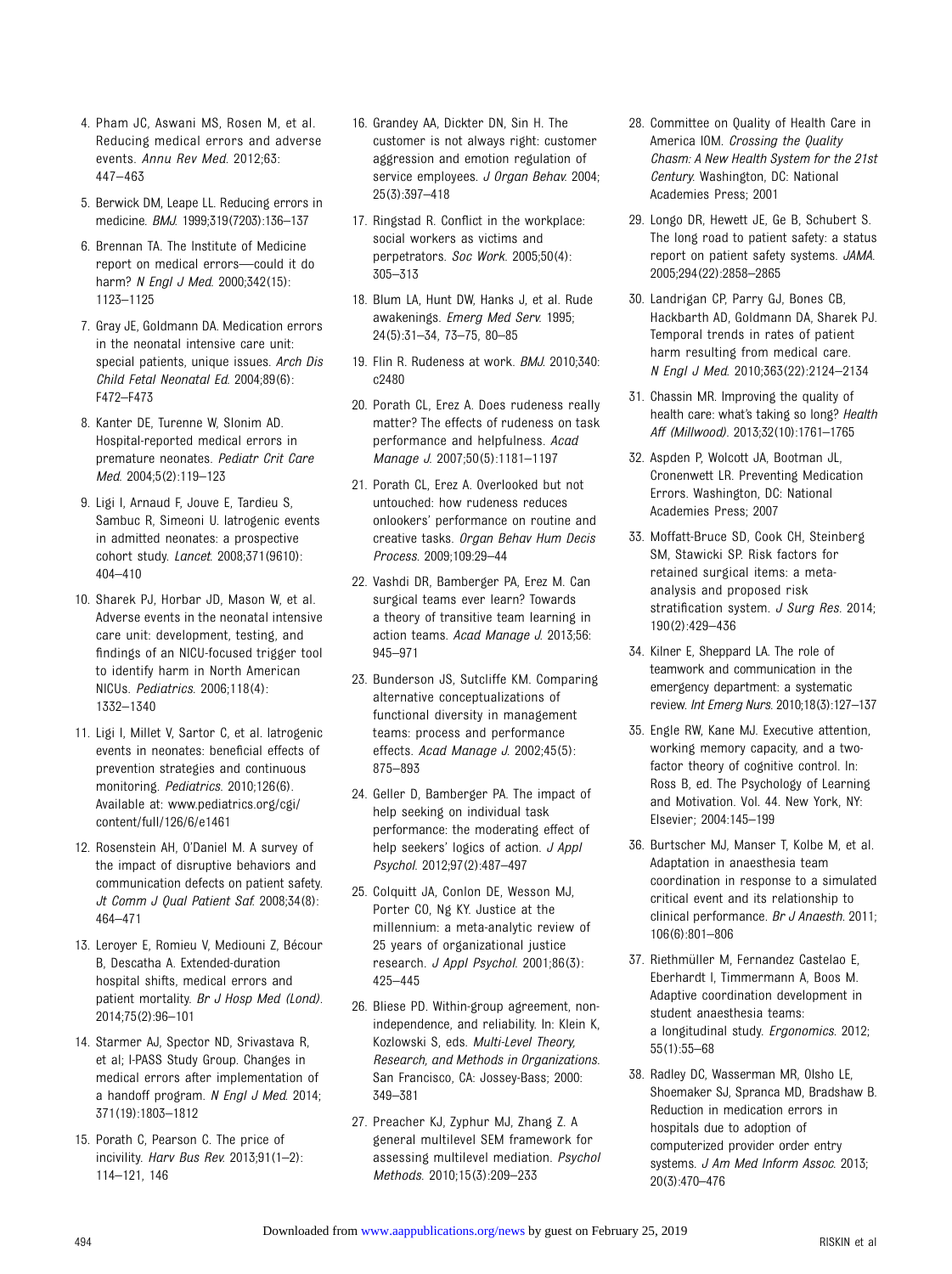- 39. Philibert I. Sleep loss and performance in residents and nonphysicians: a metaanalytic examination. Sleep. 2005;28(11): 1392–1402
- 40. Coe R, Gould D. Disagreement and aggression in the operating theatre. J Adv Nurs. 2008;61(6):609–618
- 41. Klein AS, Forni PM. Barbers of civility. Arch Surg. 2011;146(7):774–777
- 42. McKenna BG, Smith NA, Poole SJ, Coverdale JH. Horizontal violence: experiences of registered nurses in their first year of practice. J Adv Nurs. 2003; 42(1):90–96
- 43. Ulrich BT, Lavandero R, Hart KA, Woods D, Leggett J, Taylor D. Critical care nurses' work environments: a baseline status report. Crit Care Nurse. 2006;26(5): 46–50, 52–57
- 44. Patterson MD, Geis GL, Falcone RA, LeMaster T, Wears RL. In situ simulation: detection of safety threats and teamwork training in a high risk emergency department. BMJ Qual Saf. 2013;22(6):468–477
- 45. Geis GL, Pio B, Pendergrass TL, Moyer MR, Patterson MD. Simulation to assess the safety of new healthcare teams and new facilities. Simul Healthc. 2011;6(3):125–133

VIRTUAL FIELD TRIPS: All of my children attended the local public middle and high schools. Since they were all fairly close in age, we experienced the same field trips several years in a row. For example, each year the fourth grade went to a local stream to investigate the flora and fauna, the fifth grade went to Saratoga, NY to investigate Abenaki culture, and the sixth grade visited the Space Center in Montreal. As an infectious disease specialist, I see many children going with their high school classes to countries in Central America to either enhance their understanding of Spanish or biology.However,field tripsin thefuturemaylookquite a bit different.As reportedin The Wall Street Journal (Video: June 19, 2015), several schools are now using videoconferencing rather than busses to connect students to educational and culture events. For example, students in a classroom in New Jersey can videoconference with an educator working in a chimpanzee enclosure in England or an aquarium in Florida. Some museums even allow distant students to control a robot in the museum, so that the controllers can turn the video camera attached to the robot in any direction to better see things in which they are most interested. The benefit is that the schools do not have to actually pay the fees involved in transporting the students. Moreover, the students can experience or view far more events or artifacts than they could otherwise. Students and educators generally like the arrangement. One downside is that students cannot wander and explore personal interests. Videoconferencing may not replace all field trips in public schools, but it certainly is an appealing adjunct for student education.

Noted by WVR, MD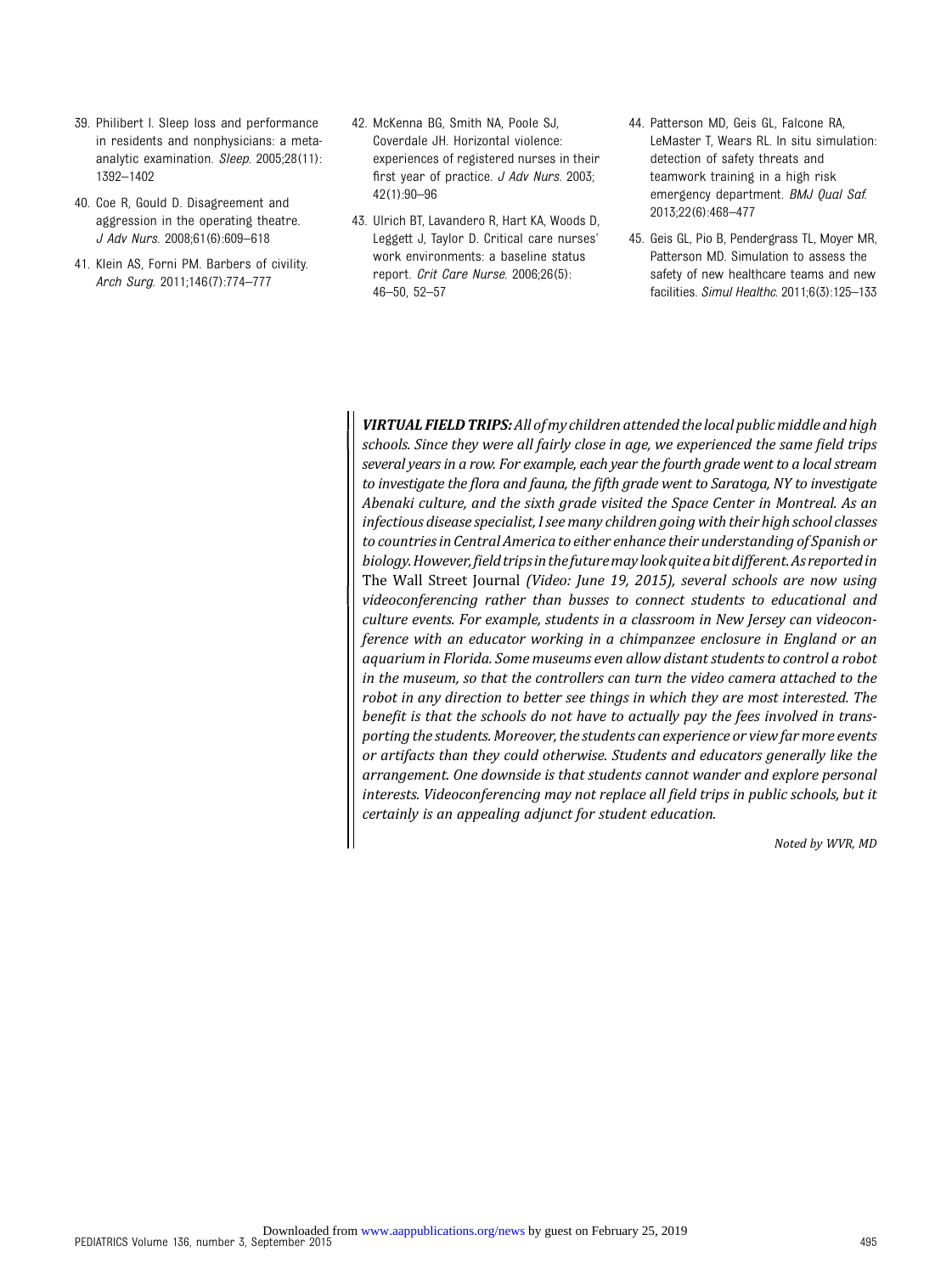# DOI: 10.1542/peds.2015-1385 originally published online August 10, 2015; *Pediatrics* 2015;136;487 Kinneret S. Riskin and Peter A. Bamberger Arieh Riskin, Amir Erez, Trevor A. Foulk, Amir Kugelman, Ayala Gover, Irit Shoris, **The Impact of Rudeness on Medical Team Performance: A Randomized Trial**

| <b>Updated Information &amp;</b><br><b>Services</b><br><b>References</b> | including high resolution figures, can be found at:<br>http://pediatrics.aappublications.org/content/136/3/487<br>This article cites 40 articles, 14 of which you can access for free at:<br>http://pediatrics.aappublications.org/content/136/3/487#BIBL                                                                                         |
|--------------------------------------------------------------------------|---------------------------------------------------------------------------------------------------------------------------------------------------------------------------------------------------------------------------------------------------------------------------------------------------------------------------------------------------|
| <b>Subspecialty Collections</b>                                          | This article, along with others on similar topics, appears in the<br>following collection(s):<br><b>Administration/Practice Management</b><br>http://www.aappublications.org/cgi/collection/administration:practic<br>e_management_sub<br><b>Quality Improvement</b><br>http://www.aappublications.org/cgi/collection/quality_improvement_<br>sub |
| Permissions & Licensing                                                  | Information about reproducing this article in parts (figures, tables) or<br>in its entirety can be found online at:<br>http://www.aappublications.org/site/misc/Permissions.xhtml                                                                                                                                                                 |
| <b>Reprints</b>                                                          | Information about ordering reprints can be found online:<br>http://www.aappublications.org/site/misc/reprints.xhtml                                                                                                                                                                                                                               |